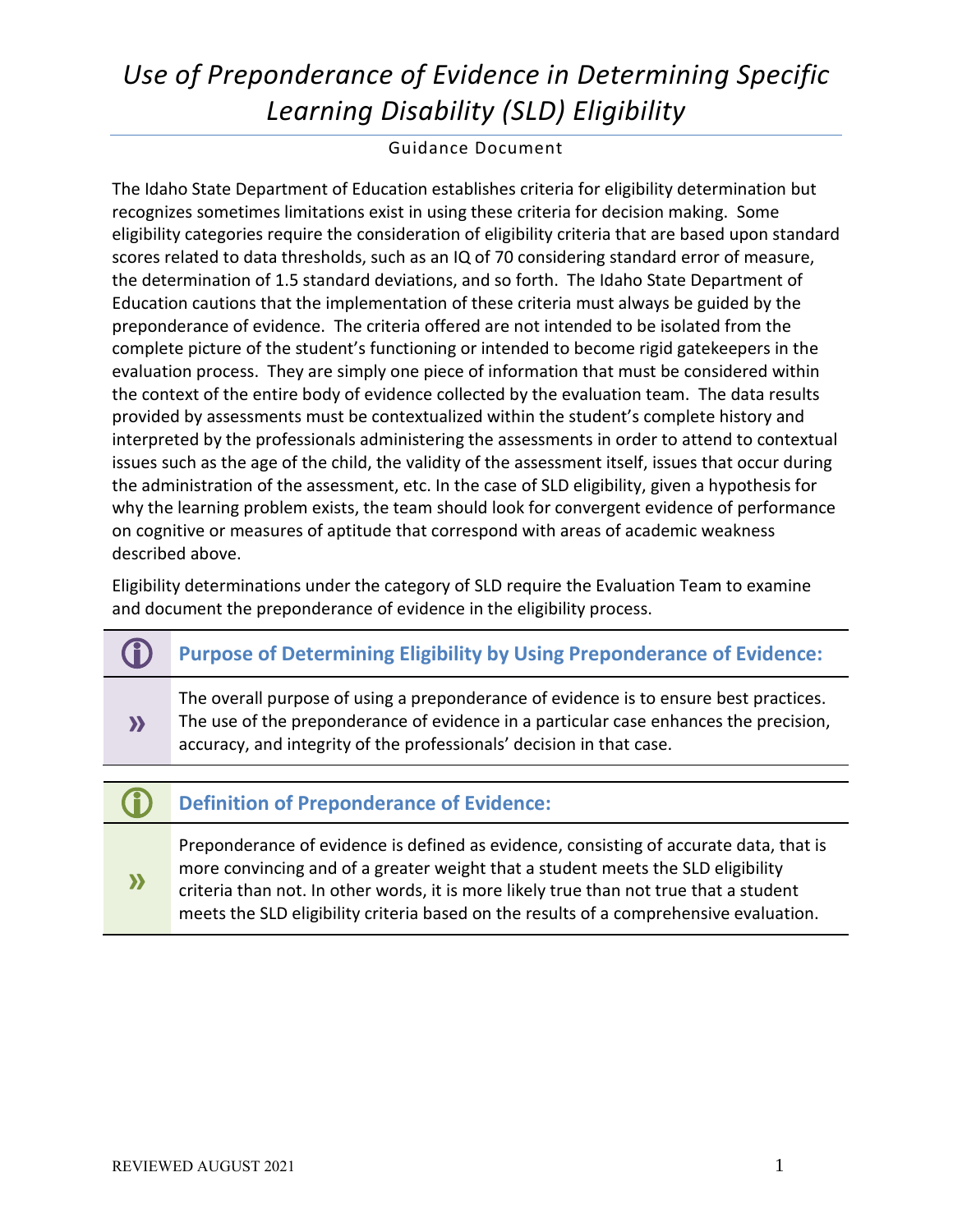# *Use of Preponderance of Evidence in Determining Specific Learning Disability (SLD) Eligibility*

### Guidance Document

## **Use of Preponderance of Evidence:**

The components of a comprehensive evaluation must be administered, reviewed, and/or gathered by personnel certified by the State of Idaho to administer and interpret such assessments. Using the preponderance of evidence standard in determining eligibility is rooted in a high level of professional expertise and experience; it emerges directly from examination and review of extensive data. It is based on the professionals' explicit training, direct experience with those with whom the professionals are working, and specific knowledge of the person and the person's environment. It is based upon these specific strategies:

- 1. Conducting a thorough investigation of the identified problem;
- **»** 2. Aligning data and its collection to the critical question(s) at hand;
	- 3. Applying broad-based assessment strategies;
	- 4. Implementing intervention best practices;
	- 5. Planning, implementing, and evaluating supports;
	- 6. Reflecting cultural competence and diversity.

A decision-making process based on preponderance of evidence is characterized by being: systematic (i.e., organized, sequential, and logical), formal (i.e., explicit and reasoned), and transparent (i.e., apparent and communicated clearly).

|  | <b>Guiding questions for preponderance of evidence:</b>                                                                                                                                                                          |
|--|----------------------------------------------------------------------------------------------------------------------------------------------------------------------------------------------------------------------------------|
|  | When the evaluation team employs the examination of preponderance of<br>$\bullet$<br>evidence in the eligibility process, the following questions should be<br>considered.                                                       |
|  | What is known about the student's learning during instruction, intervention,<br>$\bullet$<br>and problem-solving?                                                                                                                |
|  | What interventions have been tried to date? Were they implemented with<br>$\bullet$<br>fidelity? Did the student attend intervention regularly? Was<br>frequency/duration/intensity sufficient to meet the needs of the student? |
|  | What has and has not worked to increase participation in the general education<br>$\bullet$<br>environment, (instruction modifications, accommodations, assistive<br>technology, or parental support in the home)?               |
|  | What in the student's profile leads the team to suspect a disability and the                                                                                                                                                     |